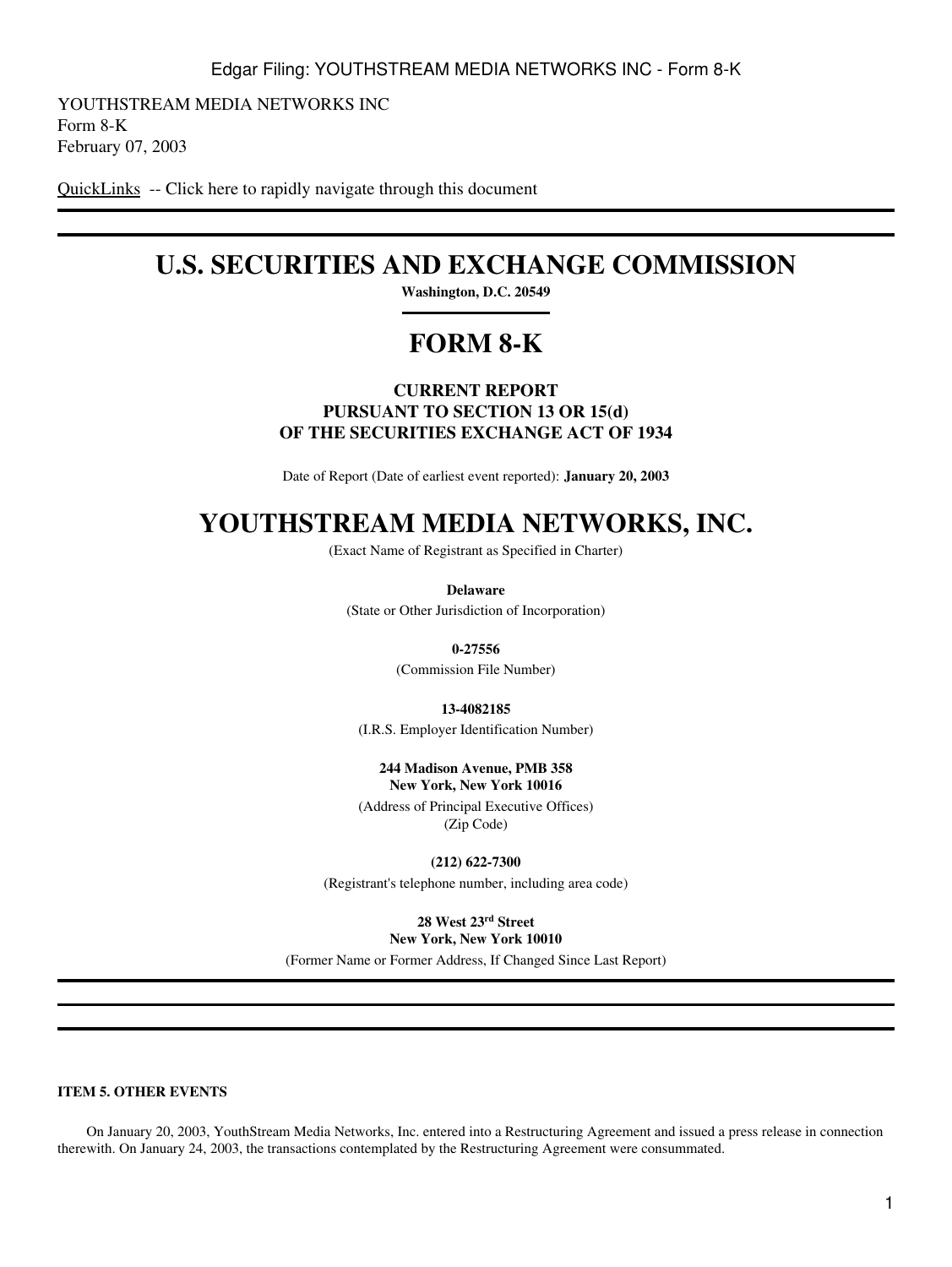### Edgar Filing: YOUTHSTREAM MEDIA NETWORKS INC - Form 8-K

#### <span id="page-1-0"></span>**ITEM 7. FINANCIAL STATEMENTS, PRO FORMA FINANCIAL INFORMATION AND EXHIBITS**

(a)

(b)

Exhibits

Exhibits included are set forth in the Exhibit Index pursuant to Item 601 of Regulation S-K.

2

SIGNATURE

 Pursuant to the requirements of the Securities Exchange Act of 1934, the registrant has duly caused this report to be signed on its behalf by the undersigned, thereunto duly authorized.

| Dated: February 7, 2003 | YouthStream Media Networks, Inc. |                                                          |
|-------------------------|----------------------------------|----------------------------------------------------------|
|                         | By:                              | /s/ ROBERT WEINGARTEN                                    |
|                         | Name:<br>Title:                  | Robert Weingarten<br><b>Chief Financial Officer</b><br>3 |
|                         |                                  |                                                          |

(c)

EXHIBIT INDEX

| <b>Number</b> | <b>Exhibit Description</b><br>Press Release.                                                                                                                                                                                                                                                                                                                                                                                                                                                                                                                                                  |  |
|---------------|-----------------------------------------------------------------------------------------------------------------------------------------------------------------------------------------------------------------------------------------------------------------------------------------------------------------------------------------------------------------------------------------------------------------------------------------------------------------------------------------------------------------------------------------------------------------------------------------------|--|
| 99.1          |                                                                                                                                                                                                                                                                                                                                                                                                                                                                                                                                                                                               |  |
| 99.2          | Restructuring Agreement dated as of January 20, 2003 by and among YouthStream Media<br>Networks, Inc., and its subsidiary, Network Event Theater, Inc., the United States Small Business<br>Administration as Receiver for Interequity Capital Partners, LP, TCW Shared Opportunity Fund II,<br>L.P., Shared Opportunity Fund IIB, LLC, The Charles and Adele Thurnher Living Trust Dated<br>December 7, 1989, The Morrish Community Property Trust Dated April 15, 1998, and Jean Smith,<br>Stanley J. Schrager, Richard Coppersmith, Rand Ravich and Jess M. Ravich, individually.          |  |
| 99.3          | Certificate of Designation for Preferred Stock of YouthStream Media Networks, Inc.                                                                                                                                                                                                                                                                                                                                                                                                                                                                                                            |  |
| 99.4          | Promissory Note Issued from Beyond the Wall, Inc. to The Ravich Revocable Trust of 1989.                                                                                                                                                                                                                                                                                                                                                                                                                                                                                                      |  |
| 99.5          | Promissory Note Issued from Beyond the Wall, Inc. to Interequity Capital Partners, LP.                                                                                                                                                                                                                                                                                                                                                                                                                                                                                                        |  |
| 99.6          | Mutual Release by and between each of Ravich Revocable Trust of 1989, Libra Securities, LLC,<br>the United States Small Business Administration as Receiver for Interequity Capital Partners, LP,<br>TCW Shared Opportunity Fund II, L.P., Shared Opportunity Fund IIB, LLC, The Charles and<br>Adele Thurnher Living Trust Dated December 7, 1989, The Morrish Community Property Trust<br>Dated April 15, 1998, and Jean Smith, Stanley J. Schrager, Richard Coppersmith, Rand Ravich and<br>Jess M. Ravich, individually, YouthStream Media Networks, Inc. and Network Event Theater, Inc. |  |
| 99.7          | Letter by Libra Securities, LLC.                                                                                                                                                                                                                                                                                                                                                                                                                                                                                                                                                              |  |

99.8 Existing Director Release to YouthStream Media Networks, Inc.